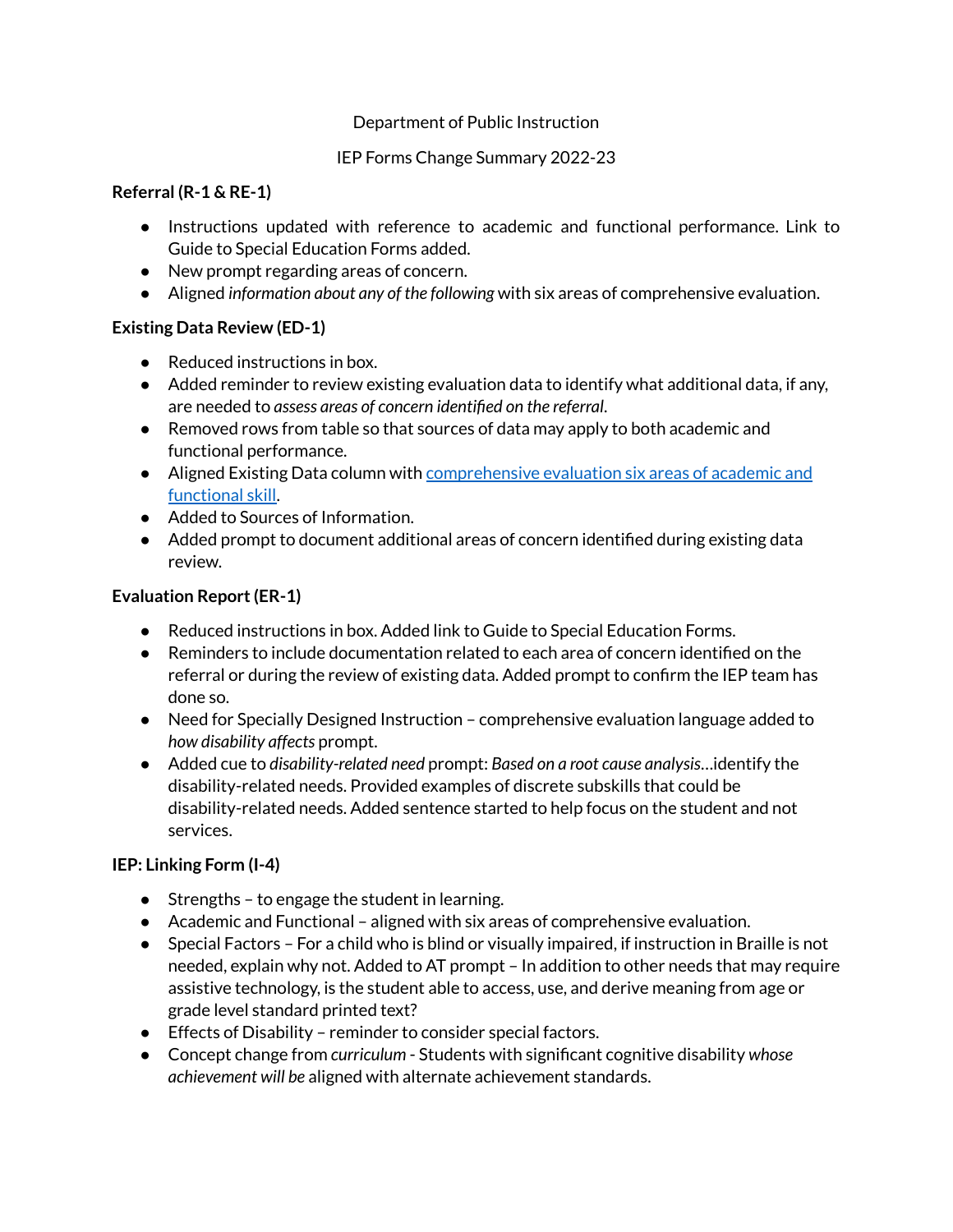- Added cue to *disability-related need* prompt: *Based on a root cause analysis*…identify the disability-related needs. Provided examples of discrete subskills that could be disability-related needs. Added sentence started to help focus on the student and not services.
- **•** Program Summary Supplementary Aids and Service: If AT *devices are provided, specify the type*; Related Services: AT – *describe service or device*, O&M – *forstudents meeting criteria under BVI or DB*, Transportation – describe details.

### **Determination and Notice of Placement(P-1 & P-2)**

- Will the child attend the school they would attend if nondisabled new prompt separating *options considered* from *reasonsfor rejecting*.
- New prompt: *Isthe student removed from the regular education environment for any part of the fullschool day?*
- New prompts separating *options considered* and *reasonsrejected* when removed from the regular education environment.

## **Assessment Forms I-7 (Forward, districtwide, ACT with Writing)**

- Minor word changes: team name change and *designated supports*
- New prompt on districtwide:*student is not eligible* for civics test

## **PTP (I-8)**

● Designation from form to worksheet - data must be entered into the online PTP when available

# **Criteria Forms**

- Formerly worksheets, now forms attached to the ER-1 if category is suspected
- Updates to PI 11.36, effective June 1, 2022, incorporated into criteria forms
- Improved accessibility
- Form ER-1-AUT
	- Revised disability category prompt to link to the need for specially designed instruction on the ER-1 form
- Form ER-1-BVI
	- Clarified instructions for reevaluations
	- Added reference to deafblind for suspected hearing loss
	- $\circ$  Revised disability category prompt to link to the need for specially designed instruction on the ER-1 form
- Form ER-1-DHH
	- Clarified instructions for reevaluations
	- Added reference to deafblind for suspected vision loss
	- Revised examples in educational performance section
	- $\circ$  Revised disability category prompt to link to the need for specially designed instruction on the ER-1 form
- Form ER-1-DB
	- Clarified instructions for reevaluations